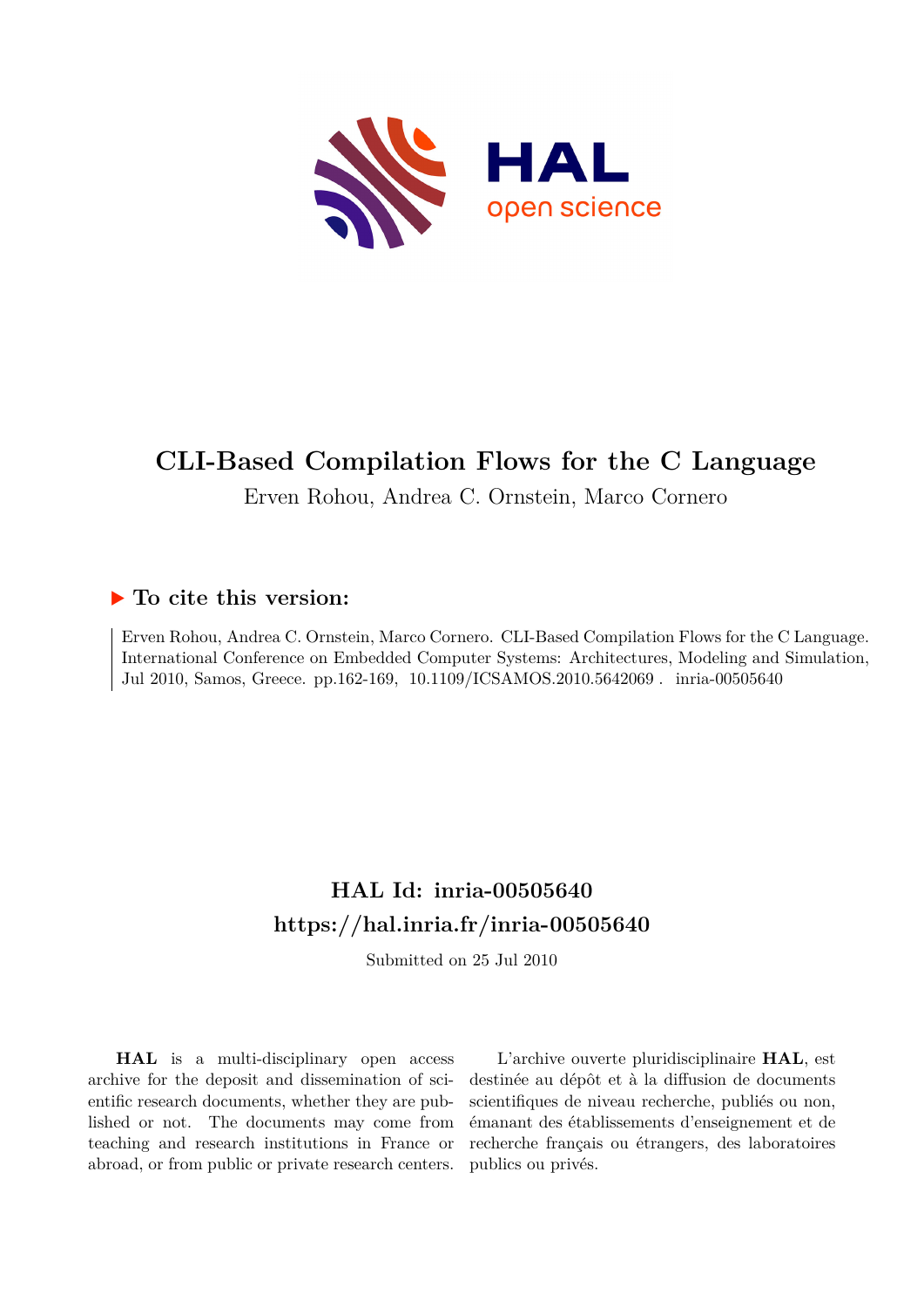# CLI-Based Compilation Flows for the C Language

Erven Rohou INRIA Rennes Rennes, France erven.rohou@inria.fr

Andrea C. Ornstein **STMicroelectronics** Castelletto, Italy andrea.ornstein@st.com

Marco Cornero ST-Ericsson Agrate Brianza, Italy marco.cornero@stericsson.com

*Abstract***—Embedded systems contain a wide variety of processors. Economical and technological factors favor systems made of a combination of diverse but programmable processors. Software has a longer lifetime than the hardware for which it is initially designed. Application portability is thus of utmost importance for the embedded systems industry.**

**The Common Language Infrastructure (CLI) is a rich virtualization environment for the execution of applications written in multiple languages. CLI efficiently captures the semantics of unmanaged languages, such as C. We investigate the use of CLI as a deployment format for embedded systems to reconcile apparently contradictory constraints: the need for portability, the need for high performance and the existence of a large base of legacy C code.**

**In this paper, we motivate our CLI-based compilation environment for C, and its different use scenarios. We then focus on the specific challenges of effectively mapping the C language to CLI, and our proposed solutions. We finally analyze the interactions between the CLI environment and native libraries, which is of primary importance for a practical use of the proposed approach.**

#### I. INTRODUCTION

Complex embedded systems provide a wide range of dedicated and demanding functionalities, such as communication, multimedia and user interface. Increasing non-recurring engineering costs of integrated circuits push manufacturers to use a given circuit in several products. This trend makes ASICs less attractive and favors programmable solutions [1]. Given the tight area and power constraints, it is impossible to provide these functions using homogeneous programmable architectures. Rather, they are composed of different subsystems, typically including a host micro-controller running the system software, and a growing number of heterogeneous dedicated processors, such as DSP and/or VLIW. Some studies [2] predict that embedded systems will feature hundreds of cores by 2020.

Each platform provider has its own proprietary solutions and evolutions. This results is the extreme diversity of the embedded market, making software productivity a daunting task. Independent software vendors for embedded systems must deal with all the combinations of target processors, toolchains and operating systems, forcing them to restrict their developments to niche domains, and to deal with code

duplication, complex build and validation environments and rigid distribution channels, reducing their productivity and market opportunities to a big extent.

Software has a longer lifetime than hardware: many applications run on hardware that did not exist at the time they were designed. Hardware binary compatibility comes at a high cost, which embedded systems manufacturers can rarely afford. These industrial trends make application portability of utmost importance.

Our main motivation is to extend the benefits of processor virtualization for embedded systems. In particular, we focus on the processor virtualization aspects [3], as an independent feature, while paying particular attention to performance and to integration aspects with existing native or managed environments. Using a platform-neutral bytecode representation is an opportunity for split-compilation: a first compilation pass translates the source language into bytecode, and a second pass converts the bytecode to native machine code. The first pass can run aggressive analyses and encode their results for the benefit of the second pass [4]. Thanks to this additional information, the second pass can apply in a dynamic environment optimizations that would be otherwise too costly.

Legacy code makes the C language mandatory in embedded software. An additional motivation is the higher performance that programmers can achieve in writing "low-level" C, compared to higher-level languages, managed ones in particular. In addition, C does not require any managed environment, reducing the run-time system to a minimum, with benefits in terms of memory footprint and real-time responsiveness (though possible, a JIT compiler is not strictly necessary).

This paper analyzes the interactions of the C language with the CLI (Common Language Infrastructure) framework. CLI is not a usual processor instruction set. It adds new constraints (evaluation stack, strong typing), but it also opens new opportunities in terms of features (support for unmanaged languages) and optimizations. We address in particular portability issues and interaction with existing native environments.

Section II reviews related work. Section III presents some alternatives to the standard static compilation flow made possible by the design of CLI. We then go into the details of code generation (Section IV), library issues (Section V) and intrinsics and builtins (Section VI). Limits are described in Section VII. We conclude in Section VIII.

This work was supported in part by the European project *Advanced Compiler Technologies for Embedded Streaming (ACOTES)*, under contract IST-5-034869. All authors were with STMicroelectronics when this work was initiated, INRIA also contributed to further developments.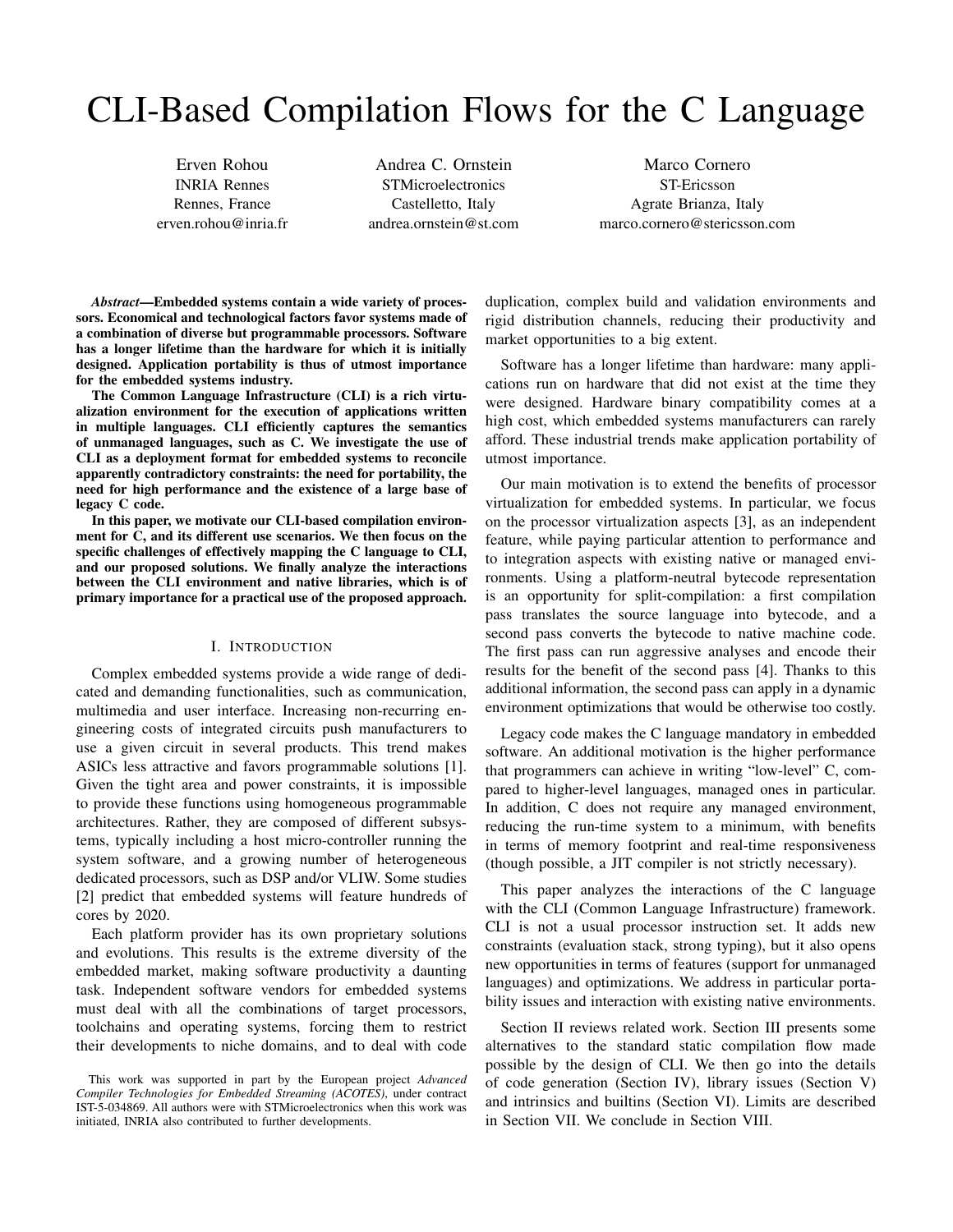#### II. RELATED WORK

Several solutions address platform virtualization. The most notable ones are Java, LLVM and CLI. Java proposes a partial solution to the above-mentioned problems. It defines a bytecode-based virtual machine and a standard library. Java Micro Edition has been widely accepted in embedded systems to provide additional capabilities, like games for cellphones or TV guides for set-top-boxes. However, programs written in Java remain constrained to the host processor for the noncritical part of the application. The primary goal in the definition of the Java bytecode was to support the Java language features, including its safeness characteristics and managed execution environment. It is not well suited to efficiently support unmanaged languages such as C.

LLVM [5] is a compiler framework that defines a lowlevel code representation appropriate for program analysis and transformation. The representation is typed and languageindependent, but it as at a lower level than CLI, and it is not meant as a deployment format. LLVM provides a C compiler.

CLI is a framework that lets applications written in highlevel languages execute on different systems, without recompilation. It is better known as the base of widespread .NET environment. CLI supports a growing set of languages, managed as well as unmanaged. In contrast to Java and LLVM, CLI is an international standard [6].

We have previously shown that CLI is a convenient intermediate representation not only for code size [7] but also performance [8]. However, a robust C compiler is a prerequisite for the adoption of this format in embedded systems, especially to program the media part of the system.

The DotGNU Portable.NET [9] project developed a CLI compiler for the C language. However, object files have a non-standard format, impossible to use in a multi-vendor environment. The execution of the binaries produced by this compiler also requires the support of reflection, a strong constraint for embedded systems. These aspects are further discussed in the next section.

Lcc is a simple retargetable compiler for Standard C. Hanson [10] describes how he targeted Lcc to CLI. He covered most of the language and explains the reasons for his choices, and the limitations. The port was meant more as an experiment to stress Lcc than to produce a robust compiler.

Singer [11] describes another approach to generate CLI from C, using GCC. His implementation starts from the GCC RTL representation and suffers from the loss of high level information. As the title suggests, this is a feasibility study that can handle only toy benchmarks.

We have presented a more mature port of the GCC compiler [12]. It generates correct code for the C99 standard and is publicly available. The contribution of this paper is three-fold:

- 1) we present our solutions to code generation challenges;
- 2) we analyze the interactions between CLI and the native libraries necessarily present on a real system;
- 3) we show the limits of portability of the bytecode representation.



Fig. 1. CLI-based Compilation Scenarios

#### III. A CUSTOMIZABLE CLI-BASED COMPILATION FLOW

#### *A. Compilation Scenarios*

CLI offers several options to introduce flexibility and optimization opportunities at different stages of the compilation flow. Our implementation leaves all options open. Consider Fig.1. At any stage of the compilation process, we have the choice to either produce native binaries, or to keep the code in CLI format, deferring native code generation to a later stage. The decision of which specific scenario is preferable depends on the context, such as distribution format requirements, availability or not of CLI support in the target device, realtime requirements, and possibly others.

This approach also smoothly integrates in existing build systems, such as multi-level Makefiles, by adhering to the traditional separate compilation model and using familiar tools: compiler, assembler, linker. . .

*a) CLI as compiler internal format:* as shown in [8], using CLI as a compiler middle-level intermediate representation does not introduce any performance penalty due to loss of information. In particular, we showed that the GCC internal representation can be dumped to CLI and then re-generated in order to proceed with the normal GCC native compilation flow. Besides proving the suitability of CLI to effectively represent the C semantics, this configuration decouples the implementation of compiler middle-level optimization frameworks from a specific compiler internal representation (see (1) in Fig.1).

We use this configuration in the context of MPSoC systems to map software components to processors [13]. We apply coarse-grain transformations to component-based C input specifications, such as component merging and optimization of local communications, directly on the CLI format, rather than using adhoc compiler representations.

*b) CLI for link-time, whole program optimization:* separate CLI assemblies are linked together to form CLI executables. Once linked, a CLI executable contains all the application modules code in a format that is well suited for further transformation, opening the door to whole program analysis and optimization (see (2) in Fig.1). This is especially convenient when modules are written in different languages.

*c) CLI as distribution format:* CLI has been defined as a processor-independent distribution format, alleviating the burden of using different toolchains for different target processors. As already highlighted, processor virtualization is particularly welcome in embedded systems, due to the large variety of target processors. In order to exploit CLI as a processorindependent distribution format, the target platform needs to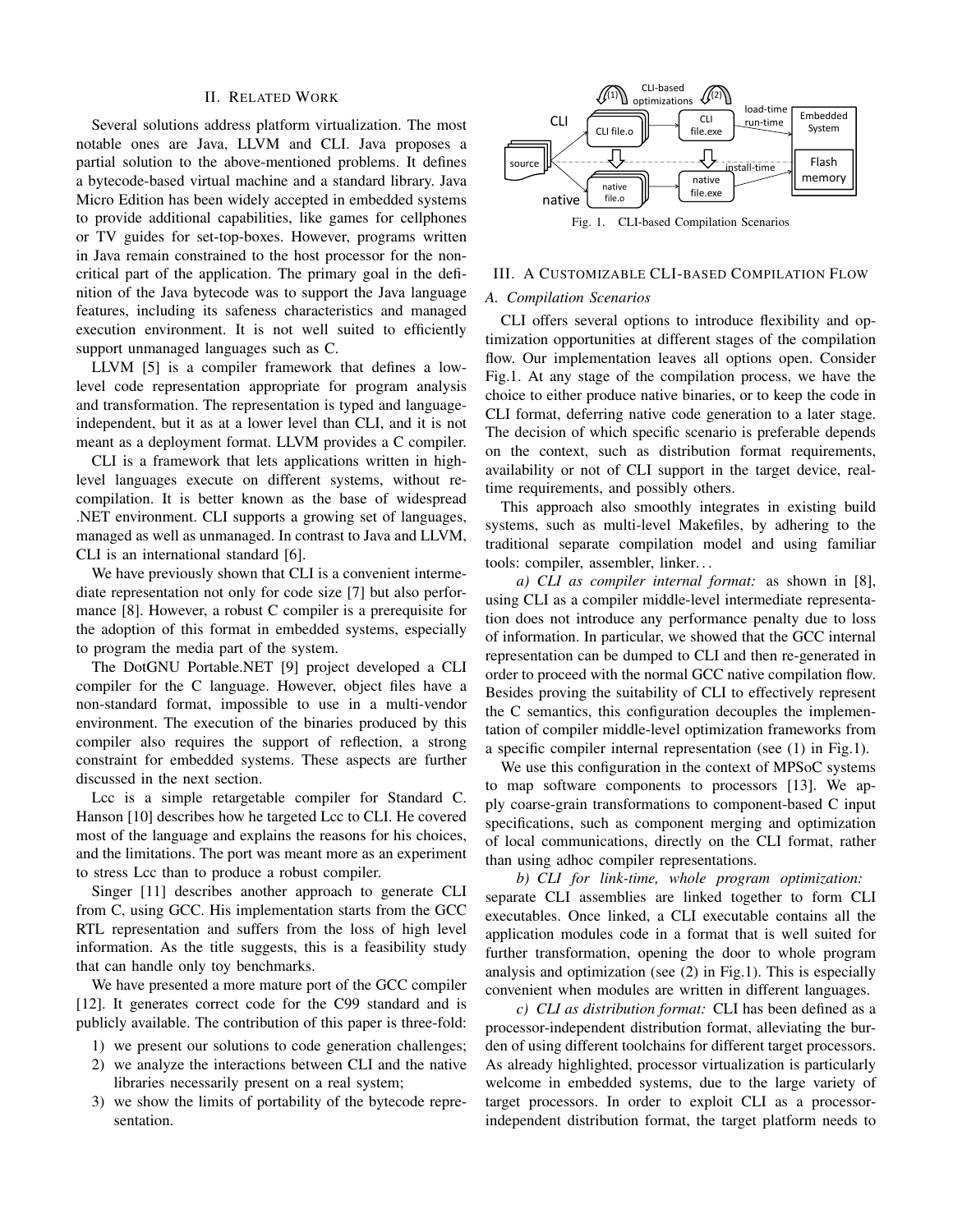provide CLI support. In the specific case of our C compilation flow, the generated CLI does not need any virtual machine support for managed features. The required CLI support is reduced to the usual C runtime and possibly a JIT compiler, used in either one of the following configurations on the target devices:

- *install-time:* at application install time, the CLI executable is compiled once and for all into native code, and stored as such in the device permanent (Flash) memory. This is the most JIT-friendly configuration, since the compilation time is visible only during installation.
- *load-time:* the distributed CLI code is kept in CLI format in the device's permanent memory, and translated by the JIT compiler into native code at application load time. In this configuration the whole application is compiled into native at once. The advantage is that, once the application is loaded, it is not impacted by the execution of the JIT compiler anymore, which may be important for realtime applications. The disadvantage is that the whole compilation time is visible by the user at application launch time. Whether it is acceptable or not depends on the type and size of the application.
- *run-time:* this is the classical dynamic JIT configuration used in most managed environment, where application functions are compiled on-demand, depending on the dynamic control flow. In this configuration, the code can also be re-optimized, based on dynamically collected information (e.g. hot spots). The advantage compared to load-time is a better application response time and the potential to achieve higher performance thanks to dynamic optimization. The downside is poor execution time predictability, which can be a problem for real time systems.

The multiple scenarios offered by a neutral bytecode provide a smooth and safe path from pure native, static executables to more dynamic environments. Established industrial flows need not be dramatically modified. Tools can be replaced stepby-step, while the neutral format is introduced. Install-time scenario can later be replaced by a load-time scenario and possibly by a fully dynamic system when needed.

Depending on the specific compiler configuration and runtime environment, different options are available in terms of the generated CLI flavor and the associated toolchain and library interaction requirements. Specifically, in the next subsection, we present some toolchain considerations, while in Section V we analyze the interaction with native and CLI libraries.

#### *B. CLI Toolchain Considerations*

When CLI is used only as internal compiler format, there is no need for any specific toolchain support. In this scenario, the CLI is re-injected in the compiler middle-level original internal format, from which normal native object files are generated and then handled by the normal native toolchain. In all the other scenarios, CLI files must be manipulated (i.e. assembled, linked, etc.), and therefore a toolchain support is needed.

CLI does not define any standard format for object files with unresolved references. Instead, it defines the format of CLI *assemblies* for executables and libraries, whose external references, if any, are fully specified (a fully specified reference precisely indicates the external assembly that defines it). This is a problem for representing C object files in CLI because external references in C are not fully resolved (it is the linker's and the loader's task to resolve external references). Static libraries, which are collections of object files, are not defined either.

The lack of CLI object and library formats is a strong limitation for the practical use of a CLI-based C compiler, because many existing C build environments are heavily based on the existence of such formats. In order to overcome this problem, the DotGNU project [9] has defined its own object format and has developed the associated set of tools to support it, i.e. assembler, linker, disassembler, etc.

We adopted a different solution in which object files are represented as standard CLI assemblies, and where unresolved symbols refer to a virtual CLI assembly. Only the linker must be aware of our assumption. This approach lets us use standard CLI tools to manipulate the object files.

Another issue arising from the C language is the initialization of global data, which must occur before the main function is called. In a native flow, initialization data is generated by the compiler and stored in a dedicated section (e.g. .data and .bss in ELF format) of the executable. The content of this section is then copied by the loader into the appropriate memory location before main is invoked. This approach is not portable because the layout of global variables may change, depending on the target processor. Initializers must be used, instead of raw data.

Initializers are pieces of code that are executed before main is called. The C standard does not specify how this is achieved (§5.1.2 of [14]). The CLI way to implement this is to define a method .cctor on the class that requires initialization, possibly the class that contains the main. The DotGNU linker generates code that uses the CLI reflection features to collect, at runtime, all the initializers, and to invoke them before starting main.

In our implementation for embedded systems, we had to avoid the complexity of supporting reflection. Initializers are merged at link time. The code is inlined and optimized in a single .cctor function.

#### IV. CODE GENERATION

The CLI bytecode is a much higher-level representation than a usual processor instruction set: it retains much of the information present in the programming language (types, symbol names, function signatures) and does not make any assumption on the target resources. By definition, the bytecode is guaranteed to be independent from the actual hardware. Instead of registers, instructions operate on an unbound set of locals (which closely match the concept of local variables) and on elements at the top of an evaluation stack.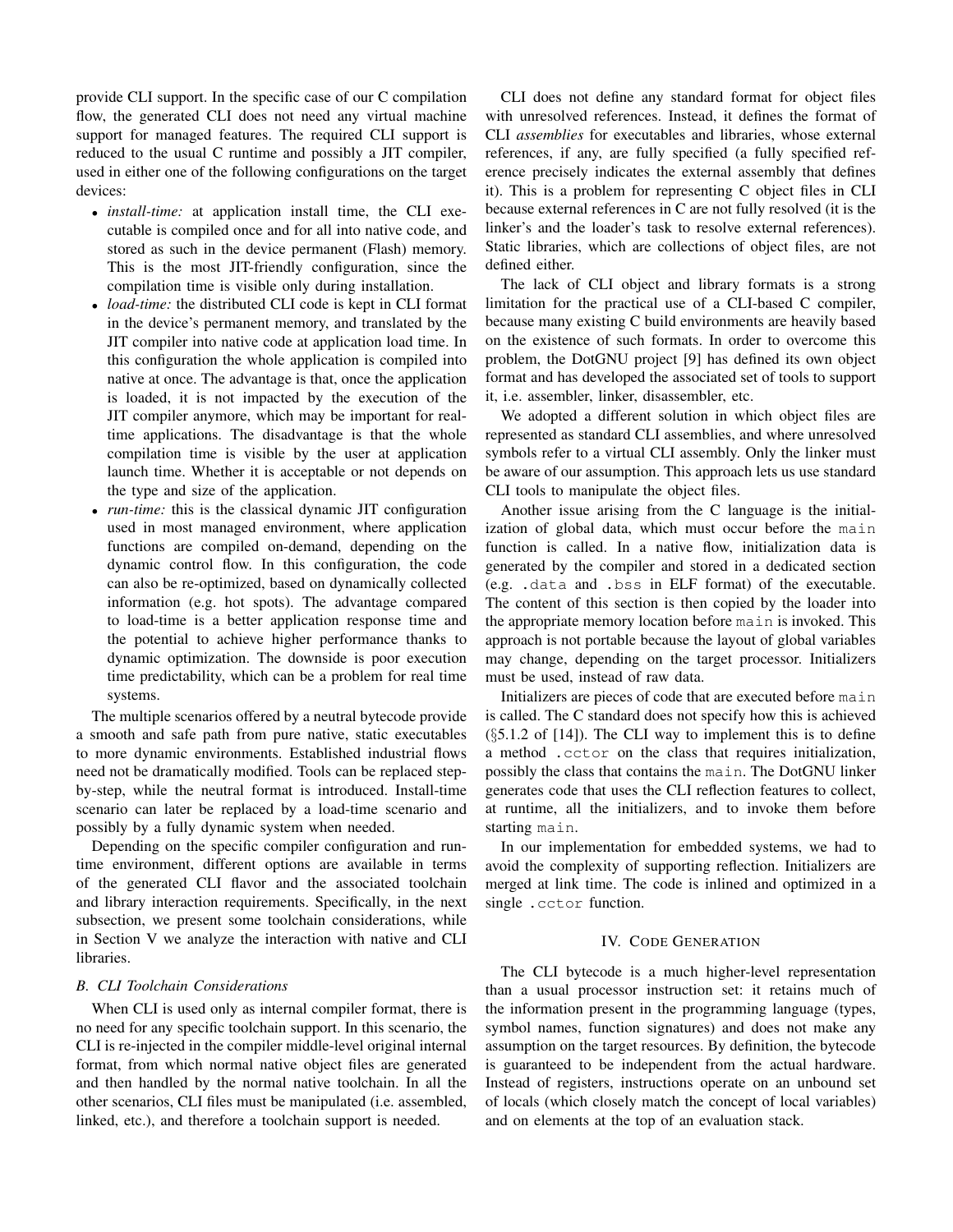| int main() $\{$<br>$foo()$ : | <b>void</b> foo() {<br>$/* do something */$<br>return: |
|------------------------------|--------------------------------------------------------|
| main.c                       | foo.c                                                  |

Fig. 2. Calling functions without prototypes

For these reasons, our CLI port is not a back-end in the usual sense of GCC. We kept as much as possible the traditional structure of GCC, but too much of the high-level information is lost at RTL level. We decided to diverge from the usual compilation flow at the end of the middle-end passes and to emit CLI bytecode directly from the GIMPLE representation, skipping all RTL passes. We introduced a new low-level intermediate representation [15] with knowledge of the evaluation stack that enables dedicated program optimizations.

This section presents a number of technical issues we encountered, which are specific to targeting CLI. The first set relates to Standard C [14]. The second one deals with GNU extensions.

#### *A. Standard C*

Because the design of CLI is significantly different from a traditional instruction set, it offers a number of new opportunities to the code generator. Additional constraints also derive from the need to strongly type all the manipulated data.

*1) CLI stricter than C:* In some cases, the code generation is not as straightforward as for native code, because CLI is stricter on types.

• The C90 language [16] lets the programmer call a function even if it has not been declared. The code presented in Fig.2 is correct. The compiler must assume that the returned type is int. In the case of the file main.c, the value is just ignored. In CLI, though, the compiler has to emit a pop instruction to explicitly ignore the returned value placed on the stack. Since, in this example, foo does not return any value, the evaluation stack is empty and the pop will throw an exception at run time. The earliest time when this problem can be identified is at link time, when all object files are put together. If CLI is used only as an internal format for the compiler, this is a minor issue with no consequence: the code is translated to native before linking. If, instead, the object files are in CLI form and the transition to native is done later on, the CLI linker has to do some extra work to ensure correctness. While the simplest cases can be fixed, the general case is much more complicated.

To simplify the work of the linker, we chose to support C99, which makes prototypes mandatory (§6.5.2.2 of  $[17]$ ).

• When passing arguments to a vararg function, we pass all integers and pointers of size less than or equal to 32 bits as unsigned int and all other integers as unsigned long, all floating point values are passed as double. Similarly, we extract only unsigned int,

unsigned long and double in the implementation of the function. CLI is very strict and a vararg value must be extracted with the correct type, otherwise an exception is raised. But in C, it is not an error to extract a pointer as an int if they have the same size or to extract an unsigned int as a signed int or vice versa. To avoid the exceptions we have to emit the correct conversions around the call and after the extraction.

*2) CLI higher level than C:* Some constructs of CLI make it possible to retain higher-level information than it would be possible with a classical processor instruction set.

- CLI offers a switch $(N)$  instruction that implements a jump table. It specifies the branch target for each value of the top of stack in the range [0..N-1]. It is quite compact (one word per branch target, plus five bytes overhead) for dense, zero-based ranges of values. It has the advantage to retain much of the semantics of the C switch statement, without obscuring the control flow graph with tables of labels, or additional basic blocks for the sequences of compare-and-branch instructions. Backends can then decide how to implement the switch, based on their own heuristics. We split switches with sparse values into several switches and/or singleton values that are handled separately with a simple if-statement.
- The set jmp/long jmp pair is one of the trickiest corner cases of the C standard library. It is as close as it gets to the exception handling mechanism of higher level languages. For that reason, it can be implemented in CLI with the exception mechanism. The CLI implementation of longjmp just throws an exception of a predefined type. Any occurrence of setjmp must be protected with a try/catch block, and a leave statement resets the control flow as needed.

However, this code generation scheme is only appropriate when the CLI code is meant to be run on an actual virtual machine. If fed to a install-time or load-time compiler, it is very unlikely that the complex try/catch code pattern will be recognized and emitted as the C programmer expects. Instead, very inefficient code (although correct) is likely to be generated. In this case, it is better to keep calls to builtins that the install-time or load-time compiler must recognize and can handle properly.

• If we are using CLI for portability, there are a few peephole or strength reduction optimizations that we do not want to apply on CLI code. A typical optimizer replaces multiplications and divisions by powers of 2 by the corresponding left or right shifts. In our case, since the generated code is considered an intermediate representation more than actual machine code, it is preferable to keep the more abstract expression. The optimizations might obscure the actual computation to the back-end or to the JIT and inhibit later optimizations, like choosing an appropriate addressing mode. When CLI is used as an internal representation and the final target is known, we want to apply all of the above.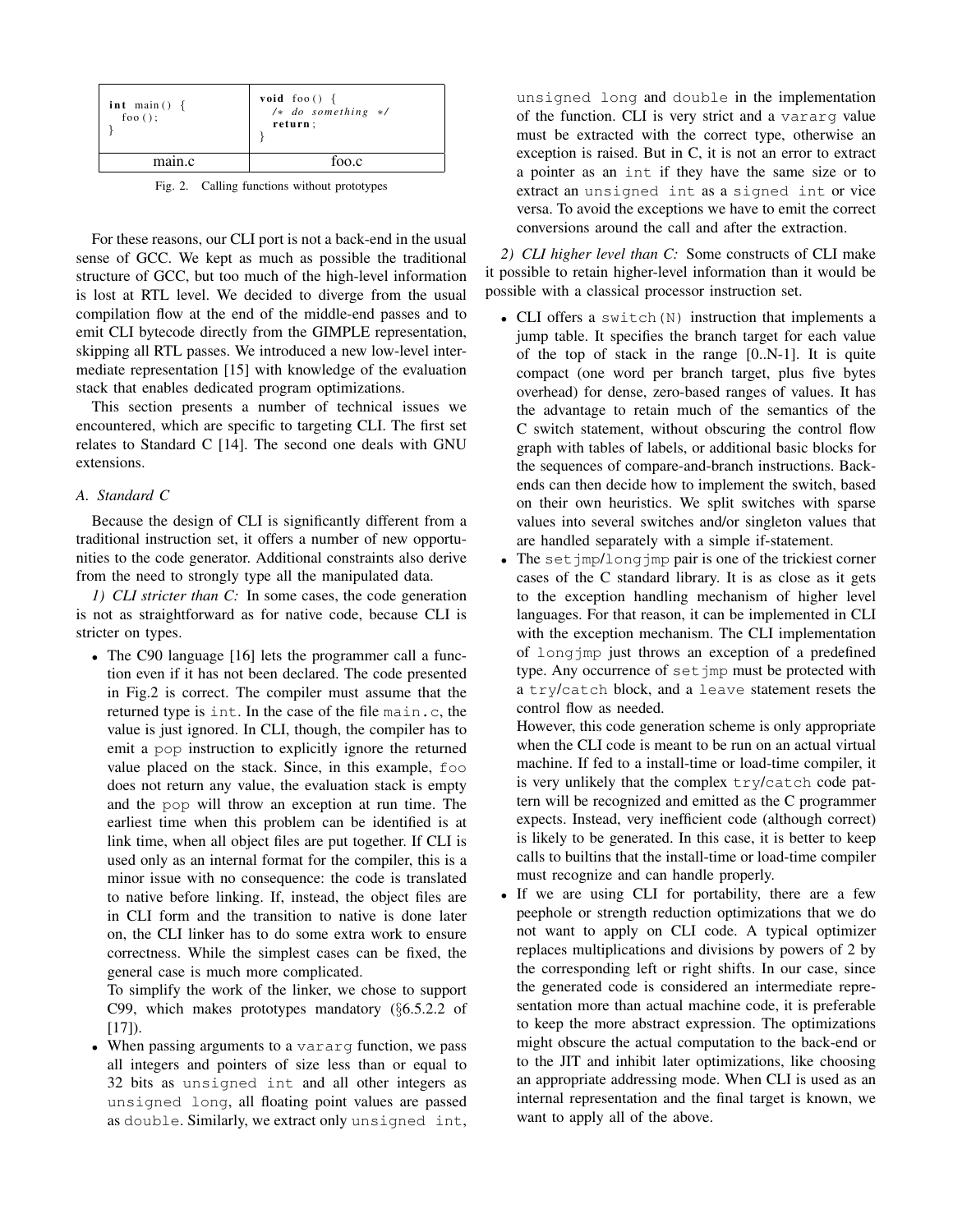*3) Mismatch in concepts:* Some concepts of the C language do not have their exact counterpart in CLI, forcing us to express them with other means.

- Even though CLI defines a type *array*, it cannot be used to map C arrays. The reason is that the former are *managed* data, entirely under the control of the garbage collector, and the latter are under the control of the programmer, they are *malloc*'ed and *free*'d memory areas or allocated on the stack with a precise lifespan. We treat C arrays as chunks of memory where accesses are done using pointer arithmetic. All types that end up in an array have to be completely defined, in particular the layout of struct/union types has to be done early to be able to expand the pointer arithmetic.
- The concept of bitfield is not present in CLI. We introduce additional fields and we expand the use of the bitfields with access to the bigger containers and use shift operations. The drawback is that the native layout may differ and marshaling will be needed if such data is passed from CLI to native or vice versa.
- We encode type qualifiers (const, volatile and restrict) in CLI using *custom modifiers* (Partition II §7.1.1 of [6]). This information can be used during the generation of native code to drive optimizations or to generate more accurate debug information. In addition, when a variable is marked as volatile, all accesses are marked with an instruction prefix, as specified by CLI.

*4) Portability issues:* Portability considerations and the need for reasonable performance also have an impact on the code generation.

- In CLI, we could reference the fields of structs and unions by name and the computation of the layout, unless they are used in an array or they contain bitfields. Their size and alignment must be known at compile time to generate the proper pointer arithmetic needed to access the array. When compiling for a specific target, we can directly use the target rules for size and alignment of types. If, instead, we focus on portability, we use natural alignment. The transition from CLI to native needs marshaling.
- va\_list is an opaque type in C, but its size and alignment must be known at compilation time, so that it can be used inside structures or in arrays. CLI provides the type ArgIterator to handle this language feature, but it is opaque as well. We map va\_list to a *pointer* to ArgIterator: its size and alignment are known at compile time (those of a pointer), and we can statically compute the layout of structures and arrays that contain va\_list fields.
- For portability reasons, all initializations of local and global variables are expanded. In case of a global variable, we create a function, and we mark it so that the linker recognizes it. In our run-time model, they will all be collected and run before the execution of main.

To avoid code bloat, we optimize the initialization of arrays, structs and unions when the initializer is constant.

In such a case, we simulate the initialization offline, and store it in a chunk of memory. At runtime, we only have to do a memcpy. For this optimization to be valid, we generate both little-endian and big-endian initializers and choose the correct one at runtime. If the memory images obtained in the two cases are identical, or if we are using CLI in a context where we know the endianness of the target, we emit only one chunk.

#### *B. GNU Extensions*

Since our development is a port of GCC, we considered supporting some GNU extensions [18].

- GCC defines attributes on variables, functions and types. There are three main categories:
	- 1) information to be used only by the front-end,
	- 2) properties of the object they are attached to,
	- 3) and those directed to the target (information for the  $linker.$ ...

The first category does not affect our back-end, since the information they provide has already been consumed. For examples, \_\_attribute\_\_((unused)) instructs the compiler to ignore unused variables.

We pass down the information provided by the second category generating CLI attributes in the assembly, so that the second compiler can take advantage of this added information during its optimization passes; a good example of this category is the attribute pure or const attached to functions.

Keeping the ones in the third category makes sense only if we know the final target and if we are not compiling for portability; a good example would be the section attribute attached to functions, the concept of which section is present on a target is not portable.

- The asm keyword lets a developer write inline assembly code in the body of a C function. It can be for performance reason, or to execute an instruction whose semantics is not captured by the C language. Typical examples are instructions to flush the cache, or specific instructions the compiler is not able to exploit. For portability, asm expects CLI bytecodes. The difficulty comes from the execution stack. CLI requires that the maximum depth be encoded in the function header. The compiler computes it while emitting code. However, asm is opaque to the compiler. The syntax must be extended to express the variation of the evaluation stack depth. However, when CLI is used only as an internal representation (the target is known and the developer may even not be aware of the internal use of CLI) the right choice for the implementation of asm is to use the native assembler of the target.
- The GNU extension *Labels As Values* lets the user take the address of a label and store it, in order to use it later as the target of a goto. CLI does not allow jumps to computed addresses. We associate an ID to each label whose address is taken. The IDs are stored instead of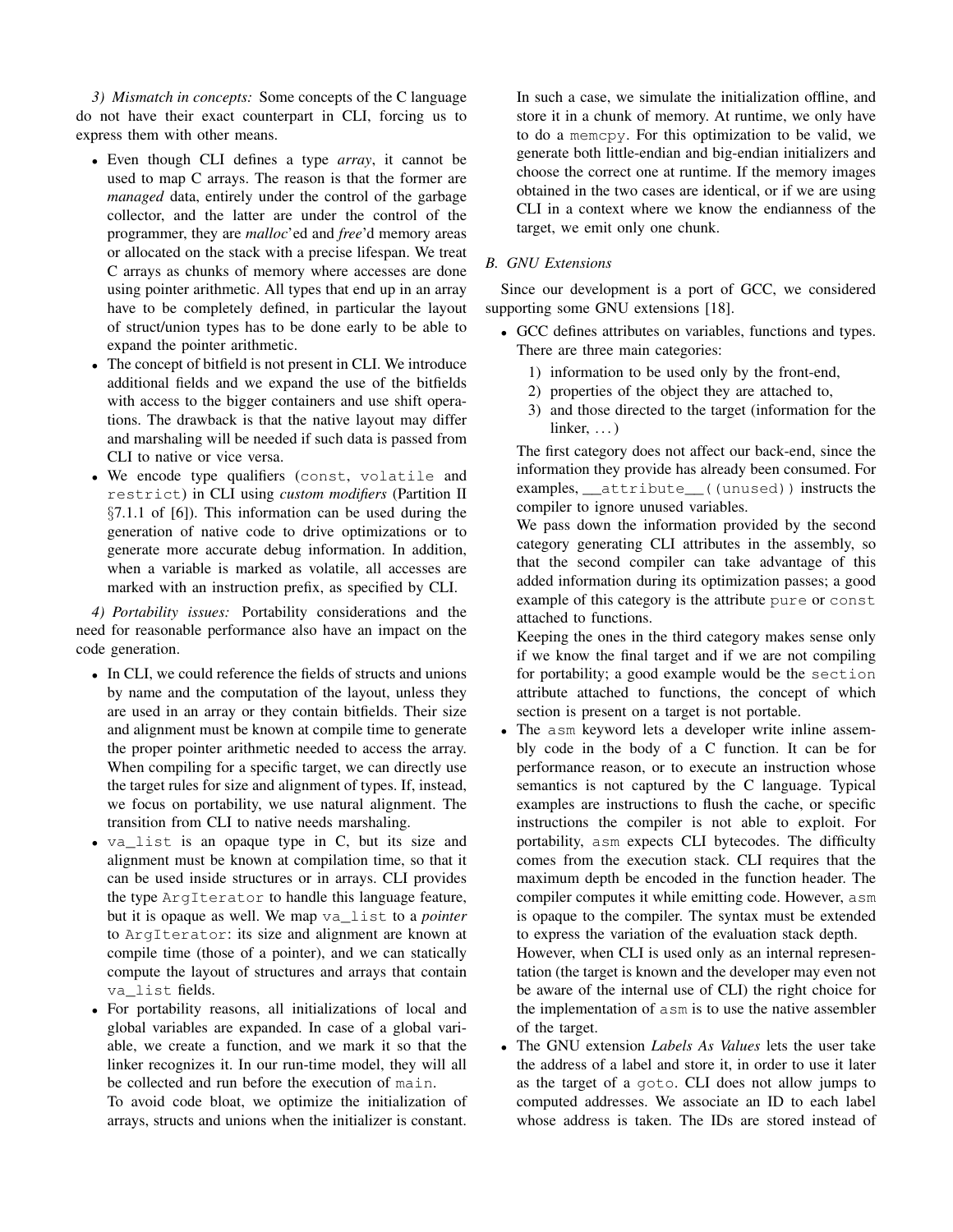| int main(int $c, char** v$ ) | call 'atoi'                                              |
|------------------------------|----------------------------------------------------------|
|                              | $1dc$ . $i4$ 4                                           |
| void $*$ labels $[]=$        | mul                                                      |
| $\{\&\&11,\&\&12,\&\&13\};$  | $1dloca$ 'labels $21$ '                                  |
| $int val = atoi(v[1]):$      | add                                                      |
| $goto *labels[0];$           | ldind.i                                                  |
| 11: $print('1\n'\n)$ ;       | switch (?13, ?12, ?11)                                   |
| 12: $print('2\n')$ ;         | $?11: \ldots$ printf (" $1 \n\overline{\phantom{a}}\$ ") |
| $13:$ return $0:$            | ?12: $print('2 \n^n)$                                    |
|                              | 213:                                                     |

Fig. 3. Implementation of the GNU extension *Labels as Values*

the addresses. The goto is then replaced by a switch. See Fig.3 for an example of code. The major drawback of this implementation is its poor performance, when the programmer probably used it to optimize the code. The main interest of implementing it is to compile legacy code.

- Many cases of nested functions are trivially supported because GCC already rewrites them as standard functions, passing extra parameters when needed. The case when the address of the nested function is taken is trickier, because we need to create a trampoline. A JIT can use the reflection to generate the correct trampoline at runtime.
- GCC also provides a vector extension. The programmer can specify that some types represent packed scalar types. Operations on these types directly map to SIMD instructions when they are available in the instruction set. Vector types and instructions can also be generated by the auto-vectorizer [19]. When emitting CLI code, we map these types and operators to *builtins* proposed by the Mono project in the library *Mono.Simd.dll*. They are then recognized by the Mono JIT which emits efficient native SIMD code. We have shown that this vectorized bytecode is portable and that it runs efficiently, even when the target instruction set does not contain SIMD extensions [20], thanks to the library.

#### V. LIBRARIES

The bytecode provides only *processor* independence. Achieving *platform* independence is a much wider objective, because it implies also the virtualization of the operating system and a large collection of standard libraries. One of the strengths of Java and the Microsoft .NET environment is indeed the availability of a large set of standard libraries. The CLI standard [6] specifies several libraries, grouped into profiles. Even the smallest one, the Base Class Library, part of the Kernel Profile, uses extensively most of the high-level features of the C# language, requiring therefore a full-fledged CLI virtual machine with support for managed code, reflection, etc. It is not suitable for our lightweight embedded context.

#### *A. General Case*

Instead of trying to approach this aspect by providing our own libraries (a large development effort), we decouple the problem by addressing the issues of integrating the code derived from our CLI compilation flow with existing native or managed libraries.



Fig. 4. CLI wrapper around libc

To interact with native code, CLI provides the pinvoke primitive to invoke native functions. However, in our context, it is not enough because of data representation issues. Indeed, as mentioned in Section IV, the layout of structs and unions is made explicit in our code generator in order to represent arrays and for enabling all the classical compiler middlelevel optimizations on pointer arithmetic in the CLI generation phase. The same representation is kept by the JIT in the generated native code. On the other hand, native libraries use their own data layout, which depends on the specific processor conventions (ABI). These two representations may differ.

There are two approaches for addressing this issue:

- customize the CLI compiler to generate the same data structure layout as the target processor. This limits the portability to processors with identical layouts.
- develop wrappers around libraries to marshal the arguments of pinvoke calls, according to the target processor ABI. The advantage of this option is that we do not customize the CLI code to any specific processor ABI, so it remains portable. Only the wrappers need to be developed, making it possible to reuse existing libraries, even in the absence of source code.

In the latter configuration, libraries consist of two parts: a CLI wrapper and the unmodified native library. Because of this split, special care must be taken when the libraries interact, as highlighted in the following subsection.

#### *B. Multi-library Interaction*

Libraries interact. When using wrappers, we must pay particular attention to avoid inconsistencies among library invocations. As a general rule, wrappers must be stateless. Consider Fig.4, where the native libc is reached both from the native part of the library and from the libc wrapper. If part of the state of libc resides in the libc wrapper, the native library observes an inconsistent state.

Maximum portability is achieved when a complete library is provided in CLI, but similar inconsistencies may arise in case the same library is available also in native form. Again libc is a good example: a possible way to offer a portable version of libc is to implement it on top of a standardized library layer of the CLI standard, as shown in Fig.5. However, if an application needs also other native libraries in the system, either directly or through wrappers, and if those libraries are dependent on the system libc, there is again a risk of inconsistency, since two complete implementations of libc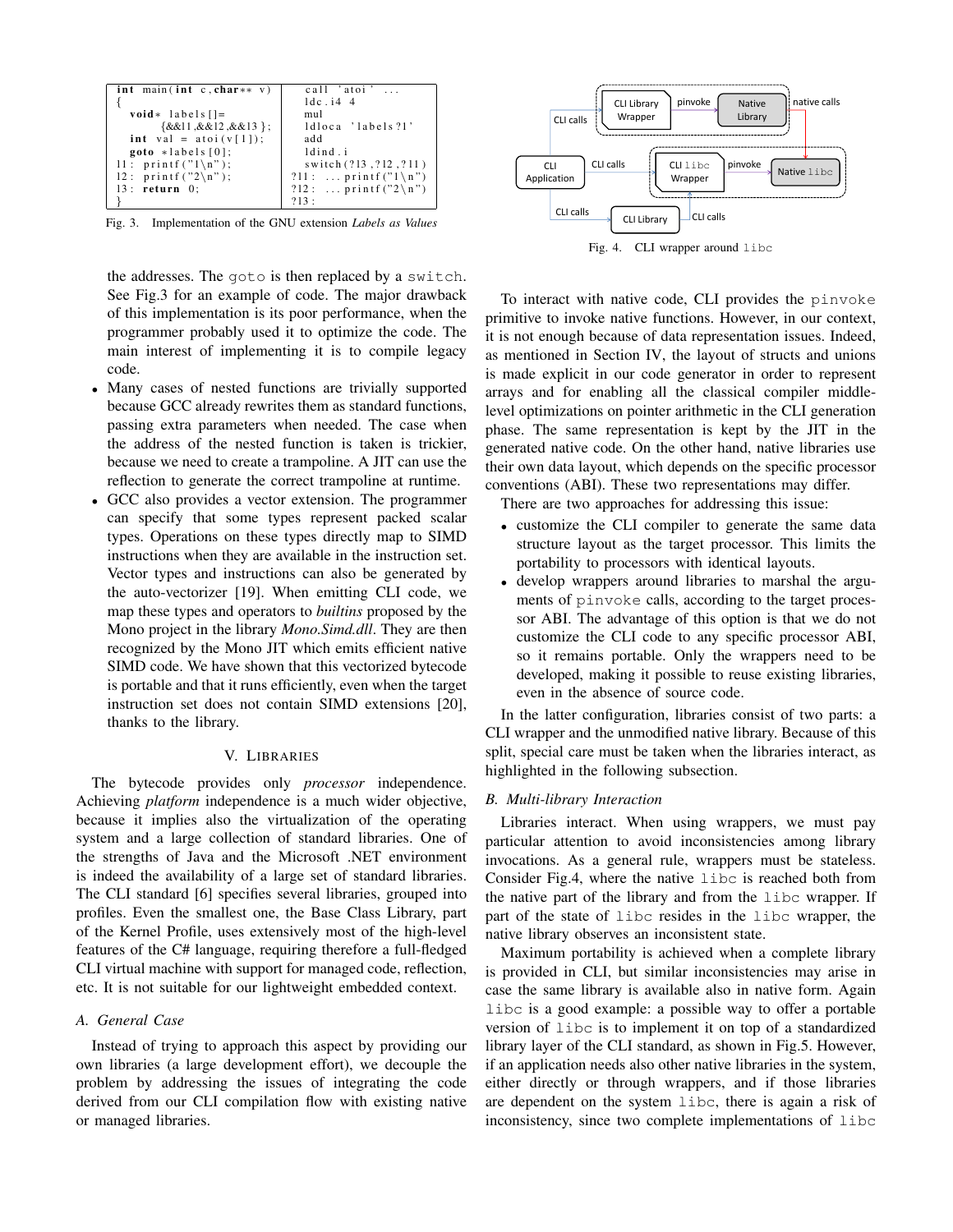

Fig. 5. libc implemented using mscorlib

would be used concurrently. The only solution to this problem is to make sure that a wrapped native library is always used through its wrapper (no other native library uses it directly).

In conclusion, there is no one-fits-all solution to the problem of libraries. Full-native, native with wrappers, and full-CLI libraries have pros and cons. Portability and performance goals, as well as availability of the library source code, play a role in the choice of the best configuration.

#### VI. INTRINSICS AND BUILTINS

*Intrinsics* are used by programmers when the compiler is unable to recognize and optimize a critical code pattern. Typical examples are the generation of specific SIMD instructions, or generally accepted mathematical functions. The CLI code generator, however, is special in the sense that it does not know the actual target processor. We end up with two options:

- emit the CLI code sequence that corresponds to the semantics of the given intrinsic.
- emit a CLI call to a function in a support library that implements the semantics of the intrinsic. A naming convention must be agreed upon with the back-end (or the JIT) to make sure that no actual call is generated, but rather the appropriate code sequence.

While this former approach is correct, it misses the whole point of using an intrinsic. The latter relies on the fact that front-end and back-end agree on the names of the intrinsics. But even if the name is not recognized, the emitted native code will still be correct because a library implements the function. Since inlining is a standard optimization, especially for JIT compilers, and the implementation of the intrinsic is small, the function is likely to be inlined, yielding good performance.

*Builtins* are generated by the compiler itself to carry some interesting information it knows or discovers. GCC, for example, will map a call to memset() to \_\_builtin\_memset.

Some builtins map directly to CLI instructions: for example \_\_builtin\_memset can be emitted with a initblk instruction, \_\_builtin\_memcpy with cpblk.

#### VII. LIMITS

While we aim at full portability of our code, some fundamental issues remain. They can be classified in two categories. The first one is related to the C language. The second one is at the border of C and ELF executables.

|  | struct node $\{$<br>void * data; /* $offset$ 0 */<br>struct node* next; /* $offset?$ */<br>$\}$ foo [10]; |  |  |
|--|-----------------------------------------------------------------------------------------------------------|--|--|
|--|-----------------------------------------------------------------------------------------------------------|--|--|

Fig. 6. Array of structs containing a pointer

• CLI defines a type System.IntPtr (or i), which stands for native integer. Its size is the size of a pointer on the target machine. In other words, it is unknown to the compiler. This is a problem for aggregates (structs or unions) that contains pointers: their size is unknown as well as the offsets of fields located after the pointer. Consider the example of Fig.6. The compiler would not know the size of the structure. An access to foo[2] would have to be kept symbolic, as in \*(@foo + 2\*sizeof(node)). This would be legal code, but it would also lead to large and inefficient code, lacking many optimizations like induction variables simplifications. While possible in theory, it would also add extra burden to CLI consumer which may need to apply additional optimizations at run time. The main idea of splitting the compiler in two parts is to have a complex one that goes from C to CLI and a lighter one that translates CLI in native code [4]. Leaving all accesses in symbolic form would achieve exactly the opposite. The first compiler cannot do almost any optimization and all the work has to be done by the second one. We did not consider it realistic in practice.

We decided to write a CLI generator for a 32-bit machine. A port for a 64-bit machine is obtained by simply changing a parameter in the machine description file.

- Endianness is a key characteristic of a processor. The code produced by our code generator does not depend on it. In some cases, as an optimization, we have to generate two versions with a guard, as explained in Section IV. However, application code that explicitly depends on the endianness, for example thanks to conditional compilation directives (#ifdef LITTLE\_ENDIAN) cannot be compiled.
- The C language used to produce an ELF shared library allows the library to refer to a global variable defined in the main program. See Fig.7 for an example. This is possible because of the way ELF names symbols, in this case simply the string "x". Conversely, CLI uses a more precise naming convention: an object is always referenced with its own name and the name of the *assembly* that defines it. In this case, *x* comes from whatever main program links with libfoo.

We believe that this programming style is obsolete and should be avoided. Unfortunately, many legacy projects depend on it. A solution is to use *x* as a reference and to mark it with a special attribute. The linker then has to resolve the symbol by initializing the address of *x* with the proper value. This is how a native linker would handle the situation, using relocations. The induced cost is not different.